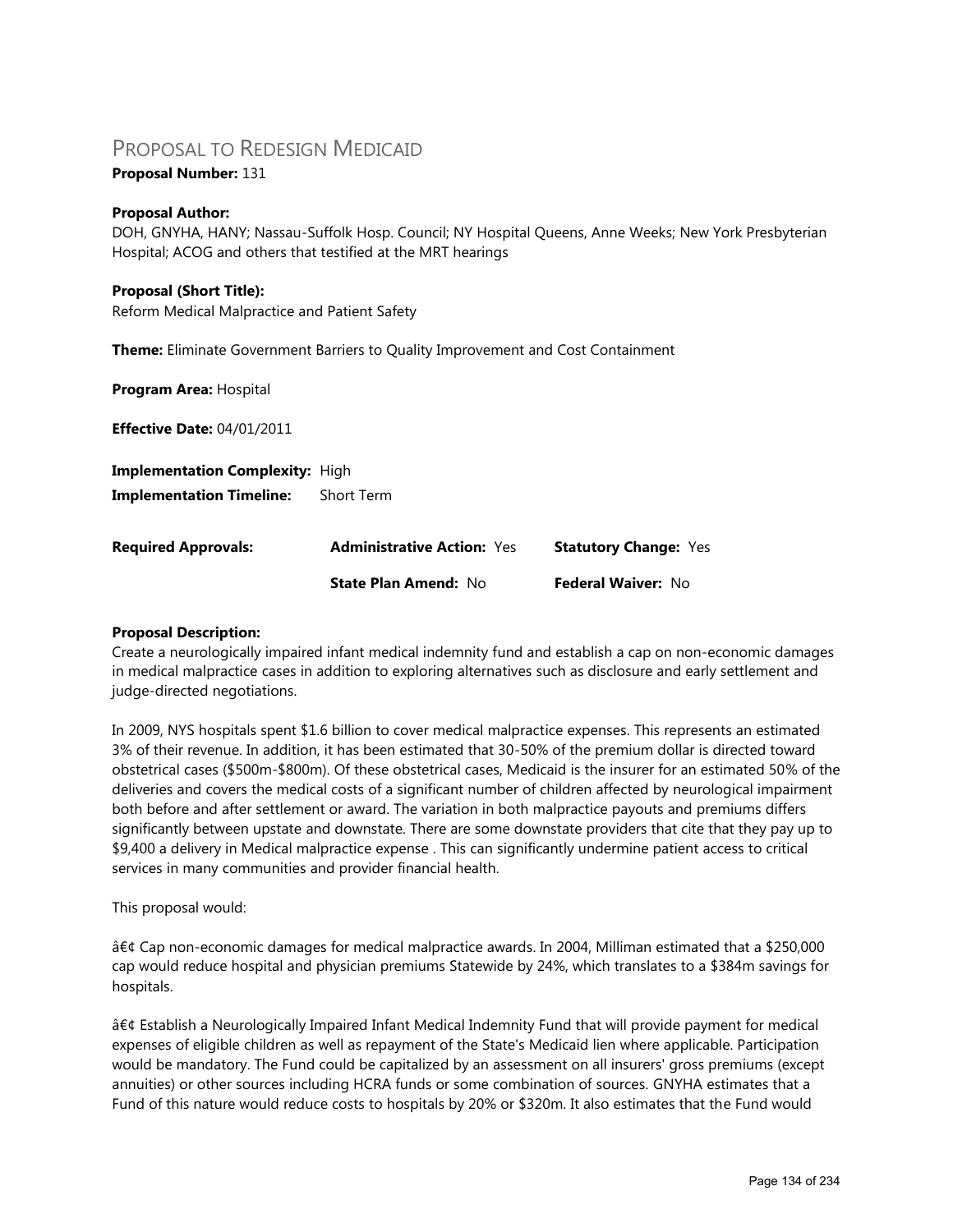result in additional savings to the State Medicaid program in terms of Medicaid lien repayment from the Fund (estimated to be \$75m per year) and from reduced expenditures for future medical expenses of children covered by the Fund (ranging from \$5m in year one to \$37.5m by year 8).

OB providers would be required to demonstrate participation in meaningful obstetrical safety and quality initiatives.

• Monitor the impact of the \$3 million/ 3year AHRQ demonstration project that DOH is conducting along with the Unified Court System and Maimonides, Montefiore, Beth Israel, Mount Sinai and NY Presbyterian hospitals. The project will assess and measure patient safety culture and outcomes of malpractice adjudication as the hospitals implement increased emphasis on patient safety culture, specific patient safety interventions in the surgical departments, a disclosure and early settlement program and judge-directed negotiations for cases that do end up in Court.

These projects do not require statute but do require significant investment in provider resources to try these relatively new approaches in disclosure and settlement, along with new Court based procedures for judges.

• To support the foregoing proposals, a few modest tort reforms are also recommended:

- o Allow peer review privileges to be extended to defendants;
- o Early pre-trial showing of each defendants' involvement in case;
- o Some protection of statements of remorse and acceptance of responsibility;
- o Require a 182 Day Pre-Suit Notice Period.

Additionally, Proposal # 103 seeks to eliminate financial incentives for cesarean deliveries. This will also assist in reducing medical malpractice premium costs.

#### **Final Financial Impact (Dollars in Millions):**

| State Fiscal Year    | 2011-12    | 2012-13     | 2013-14     | 2014-15     |
|----------------------|------------|-------------|-------------|-------------|
| <b>State Savings</b> | \$-208.50  | $$ -208.50$ | $$ -208.50$ | $$ -208.50$ |
| <b>Total Savings</b> | $$-417.00$ | $$-417.00$  | $$-417.00$  | $$-417.00$  |

#### **Benefits of Proposal:**

The proposal has the potential of reducing medical malpractice premiums for both physicians and hospitals.

#### **Concerns with Proposal:**

There will concerns from plaintiffs/consumer groups that medical care maybe limited.

A medical indemnity fund and capping of non economic damage does not address or change the tort system's approach to these cases

#### **Impacted Stakeholders:**

Trial lawyers, medical malpractice insurers, consumer groups, hospitals, physicians.